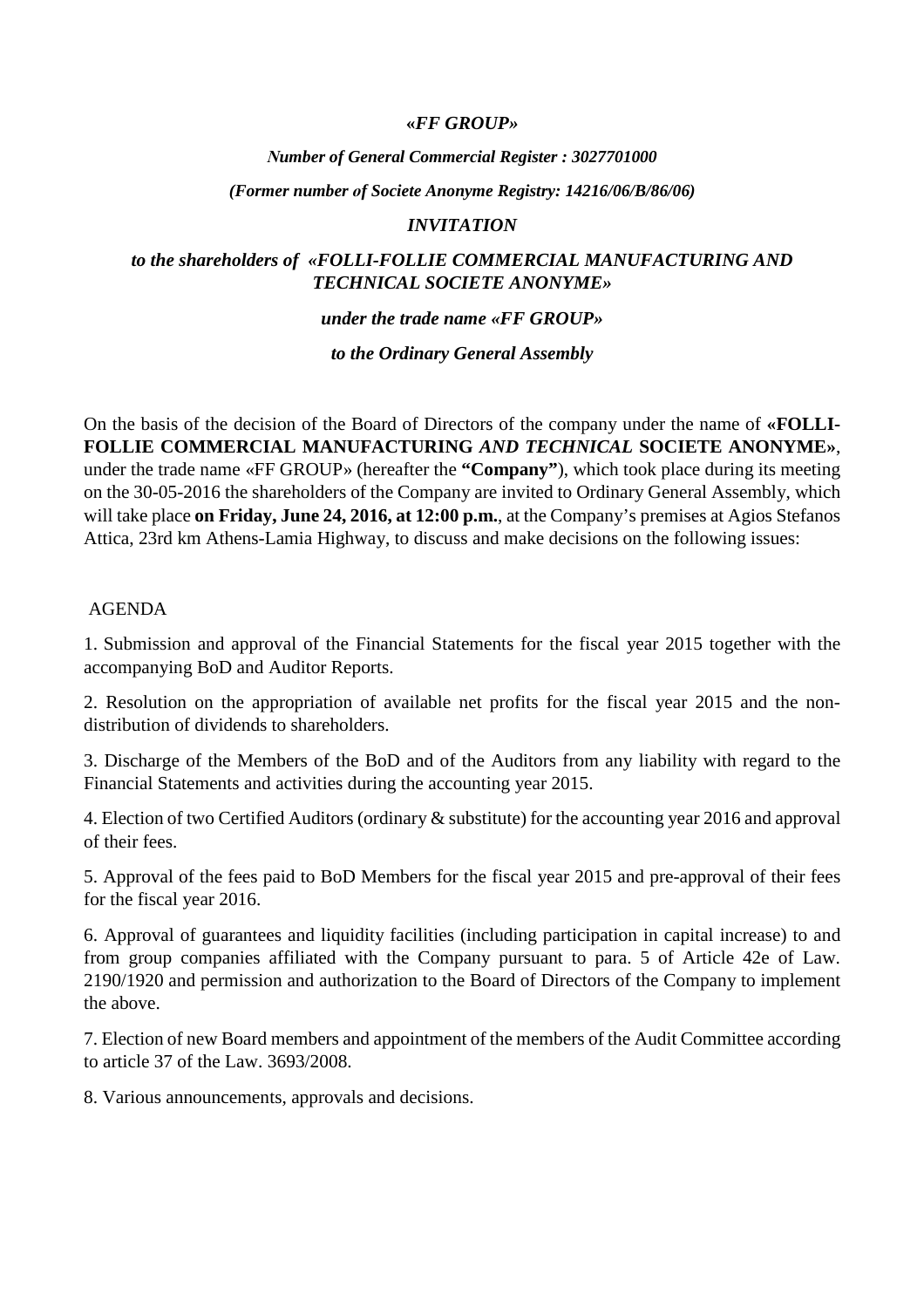In case of non-achievement οf the required, according to the law and the Articles of Incorporation of the Company, quorum for taking decisions on the aforementioned matters of the initial agenda on 24- 06-2016, the shareholders are invited to the A' Reiterative General Assembly, on July 8, 2016, day Friday and time 12.00 p.m. at the Company's principal office, in Agios Stefanos Attica, 23rd km of the National Road Athens-Lamia, without the publication of new invitation. The subjects of the agenda of the probable A' Reiterative Assembly will be the above mentioned.

According to articles 26 § 2b and 28a οf the codified law 2190/1920, as they were modified and added, respectively to the articles 3 and 5 of the law 3884/2010 and are in force, the Company informs the shareholders for the following:

# **RIGHT TO PARTICIPATE IN THE GENERAL ASSEMBLY**

Any person appearing as shareholder in the Dematerialized Securities System files managed by "Hellenic Stock Exchanges S.A." (former Central Securities Depository), where Company's securities are being held, is entitled to participate at the General Assembly. Shareholding capacity is evidenced by presenting a relevant written certificate issued by the aforementioned entity, or by direct online connection of the Company with the said entity's files. Shareholders capacity must be effective (Date of Record), notably at the beginning of the fifth (5th) day prior to the date of the General Assembly of 24.06.2016 and the relevant written certificate regarding the shareholders capacity must be received by Company no later than the third (3rd) day prior to the date of the General Assembly.

With regard to the 1st Reiterative Extraordinary General Assembly, the shareholding capacity must be effective at the fourth day prior to the date scheduled for the 1st Reiterative General Assembly (1st Reiterative General Assembly date of record), and the relevant written or electronic certificate regarding shareholding capacity must be received by company no later than the third (3rd) day prior to the date of the 1st Reiterative General Assembly.

Only persons in the capacity of shareholder as at the respective Date of Record are considered vis-àvis the company to be entitled to attend and vote at the General Assembly. Any shareholder failing to comply with the provisions of article 28a of codified law 2190/1920 may participate at the General Assembly only upon its permission.

Exercise of these rights does not require blockage of the beneficiary's shares or compliance with any other procedure restricting the ability to sell and transfer them during the period between the Date of Record and the date of General Assembly.

# **PROCESS FOR EXERCISING VOTING RIGHTS BY PROXY**

A shareholder may attend the General Assembly and vote either in person or by proxy. Each shareholder may appoint up to three (3) proxies. Legal entities may participate at the General Assembly by appointing up to three (3) individuals as proxies. However, if a shareholder holds shares in a company, which appear in several securities accounts, said restriction will not prevent said shareholder from appointing different proxies in respect of the shares in each securities account in relation with the General Assembly. A proxy acting on behalf of several shareholders may vote differently for each shareholder. A shareholder proxy must disclose to the company, before the General Assembly begins, any specific event which may be useful to the shareholders in assessing the risk of the proxy serving interests other than those of the shareholder.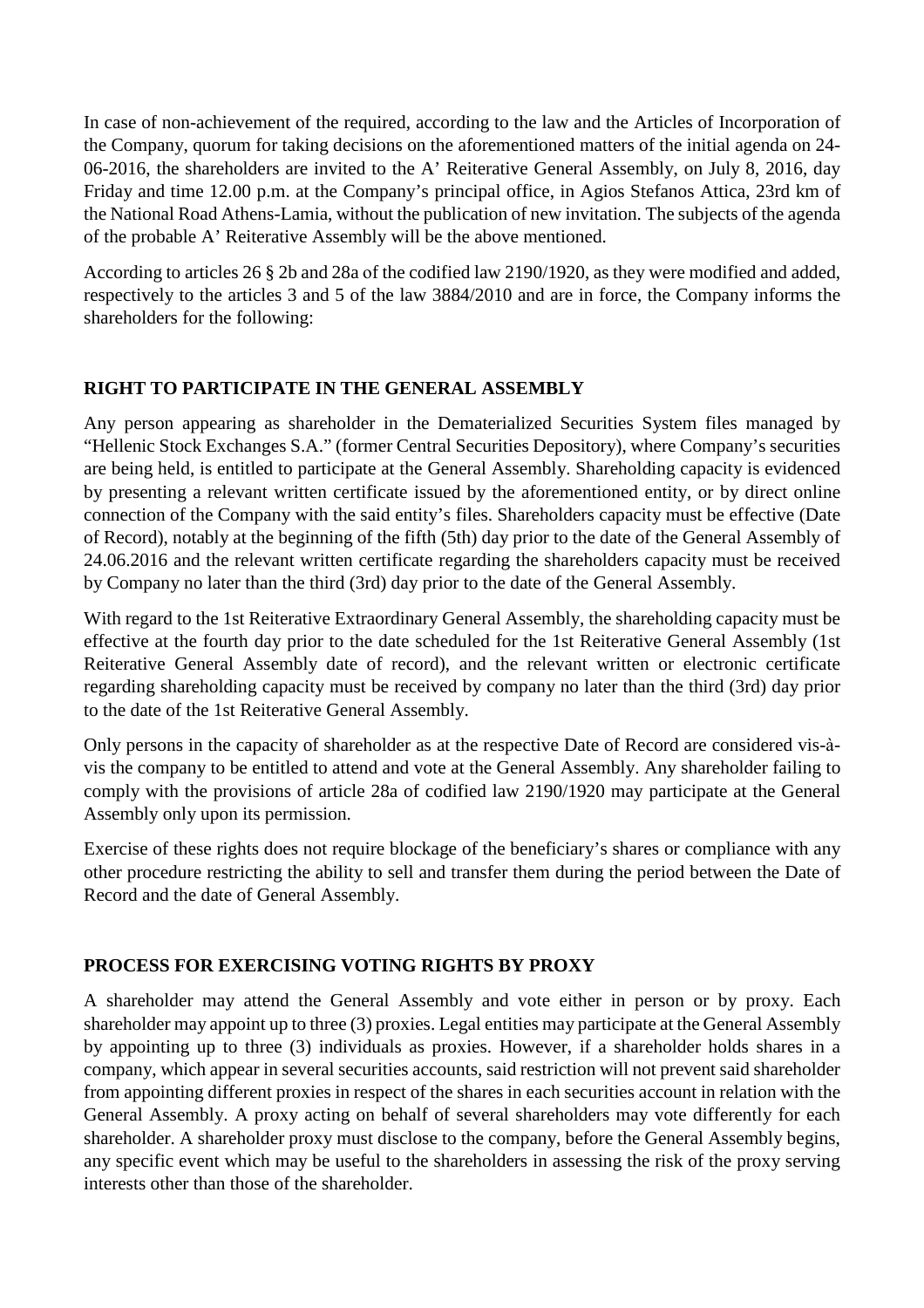In the sense of this paragraph, a conflict of interest may especially arise when a proxy:

a) is a shareholder controlling the company or is another legal entity or an entity controlled by that shareholder;

b) is a member of the board of directors or of the administration of the company or shareholder controlling the company in general, or another legal entity or an entity controlled by a shareholder who controls the company;

c) is an employee or auditor of the company or shareholder controlling the company, or of another legal entity or entity controlled by a shareholder who controls the company;

d) is spouse or first degree relative to one of the individuals referred to under (a) through (c) above.

The appointment and revocation of a shareholder proxy is made in writing and notified to the Company under the same form, at least three (3) days prior to the date scheduled for the General Assembly.

The company will make available at website [\(www.ffgroup.com\)](http://www.ffgroup.com)) a form which may be used for the appointment of proxy. Said form must be submitted, duly completed and signed by the shareholder, to the Company's Shareholders Service at: Agios Stefanos, Attika, 23rd km of Athens-Lamia national road, or sent by facsimile at: 210-6241100, at least three (3) days prior to the date of the General Assembly. Beneficiaries are responsible for confirming successful remittance and receipt of proxy documentation by the company, by calling the following number: +30 210 6241141 (Mrs. Mantalena Kasidiaropoulou) or +30 2106241074 and 210 3387752 (Mrs. Marina Xirokosta).

The company's Articles of Incorporation provides for the holding of a General Assembly by teleconference.

## **MINORITY RIGHTS OF SHAREHOLDERS**

(a) At the request of shareholders representing one twentieth (1/20) of the paid-up share capital, the company's board of directors is obliged to insert additional items in the General Assembly's agenda, if the relevant request is received by the board of directors until at least fifteen (15) days prior to the General Assembly. The request for inserting additional items in the agenda must be accompanied by reasoning or by a draft decision to be approved by the General Assembly, and the revised agenda will be notified in the same manner asthe previous agenda thirteen (13) days prior to the General Assembly, and will also be made available to shareholders at the company's website, together with the reasoning or the draft decision submitted by the shareholders in accordance with the provisions of article 27 paragraph 3 of codified law 2190/1920.

(b) At the request of shareholders representing one twentieth (1/20) of the paid-up share capital, the board of directors must make available to the shareholders in accordance with the provisions of article 27 paragraph 3 of codified law 2190/1920, no later than at least six (6) days prior to the General Assembly, draft decisions on items included in the original or revised agenda, if the relevant request is received by the board of directors until at least seven (7) days prior to the General Assembly.

(c) Upon request of any shareholder submitted to the Company at least five (5) full days prior to the General Assembly, the board of directors must provide to the General Assembly the requested information on the company's affairs, to the extent they are useful for the actual consideration of the items on the agenda. The board of directors may refuse to provide such information for a substantial